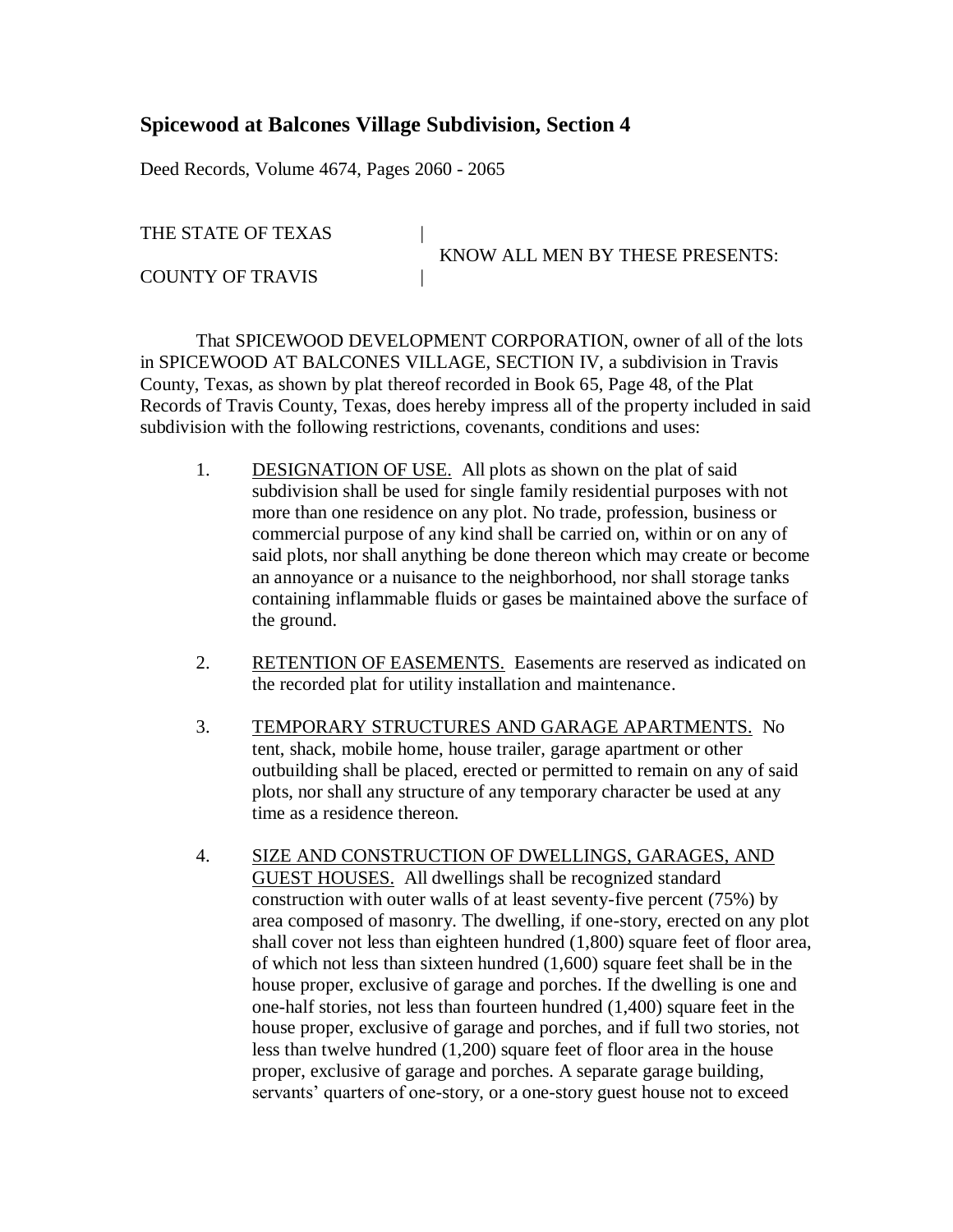six hundred (600) square feet of floor area will be permitted, provided that such structure or structures be attached to the main residence by common wall or by a covered passageway, and the outer walls of such structure shall be the same construction and percentage by area of masonry as the main dwelling, provided that all such garages shall not front or have the automobile passage opening face the front of the plot and the main dwelling be substantially completed prior to erection of such structures, and provided further that all other restrictions, covenants, conditions and uses herein are complied with.

- 5. MINIMUM PLOT SIZE. No structure shall be erected or placed on any plot which plot has an average width of less than eighty (80) feet, nor shall any plot be resubdivided into plots, any one of which shall have a width of less than eighty (80) feet at the front property line. For the purpose of these restrictions, a "plot" shall consist of a lot or lots having contiguous frontage and an average width of not less than eighty (80) feet. Notwithstanding the foregoing, any plot as now subdivided and delineated on the plat of said subdivision shall be considered a plot.
- 6. SET-BACK, FRONT LINE AND REAR LINE. No structure shall be located or erected on any plot nearer to the front plot line than as indicated by the "building line" shown on the recorded plat of said subdivision nor nearer than five (5) feet to any side plot line except that the total combined set-back from both sides shall in no event be less than fifteen (15) feet nor nearer than thirty-five (35) feet to the rear plot line unless first approved by the architectural committee.
- 7. ORNAMENTAL STRUCTURES, FENCES, WALLS AND APPURTENANCES. No wire type fence of any description shall be permitted to be erected or maintained on any plot, nor shall any fence, wall or hedge be maintained forward of the front wall line of the respective dwelling except retaining walls of not over six (6) inches above plot grade.

Ornamental structures, fences and walls are permitted subject to approval in writing of the architectural committee referred to under Paragraph No. 8.

No radio or television or guy wires shall be maintained on any portion of any plot forward of the front wall line of the respective dwelling.

No signs or other type of advertisement shall be permitted on any plot, except one sign indicating a plot is for sale shall be permitted facing the front of any plot, and one such sign facing the rear.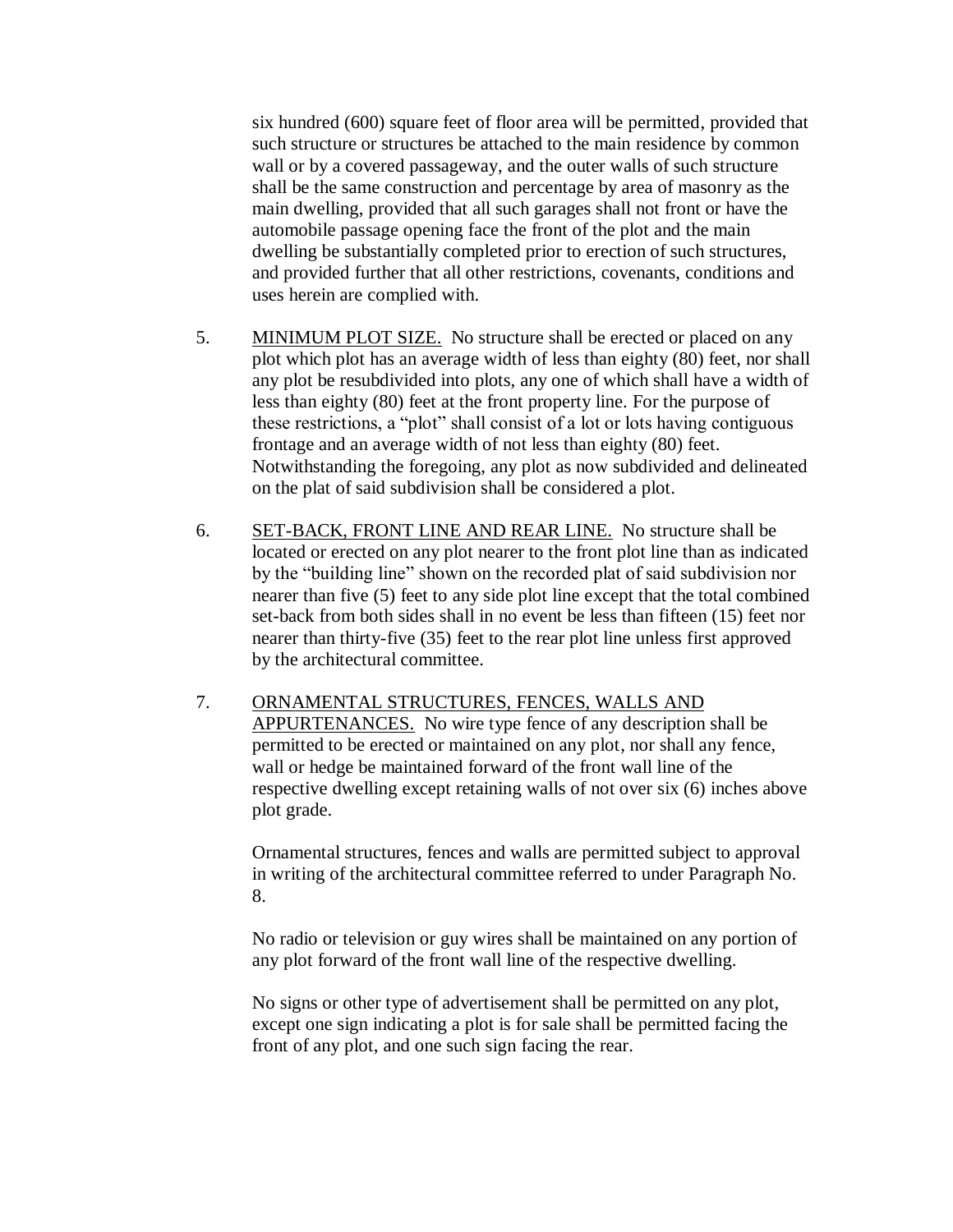- 8. ARCHITECTURAL CONTROL. For the purpose of insuring the development of the subdivision as a residential area of high standards, an architectural committee composed of James H. McCullick, W. B. Cotton and Ras Redwine, reserves the right to regulate and control the dwellings or structures or other improvements placed on each plot. No dwelling, wall, fence or other structure shall be placed upon such plot until the plan therefor and the plat plan has been approved in writing by the developer or the architectural committee or by an appointee of the architectural committee. Refusal or approval of the plans and specifications by the architectural committee may be based on any ground, including purely aesthetic grounds, which in the sole and uncontrolled discretion of the architectural committee shall seem sufficient. No alterations in the exterior appearance of any dwelling or structure shall be made without like approval. No dwelling or other structure shall remain unfinished for more than one (1) year after the same has been commenced.
- 9. ANIMALS. No animals, livestock, or poultry shall be raised, bred or kept on any lot, except that cats, dogs or other household pets may be kept, provided that they are not kept, bred or maintained for any commercial purposes.
- 10. CLEANLINESS. No trash, ashes or any other refuse may be thrown or dumped on any vacant plot, park or drainage area in said subdivision, and no inoperable automobiles, appliances, discarded furniture, or similar types of articles shall be stored or kept on any plot unless such articles are enclosed and shielded from the public view by an adequate fence.
- 11. SEWAGE. No dwelling in this subdivision shall be serviced other than by a public or private sanitary system, and no dwelling shall be serviced by a septic tank.
- 12. GENERAL PROVISIONS. These provisions are hereby declared to be restrictions, conditions, covenants and uses running with the land and shall be fully binding on all persons acquiring property in SPICEWOOD AT BALCONES VILLAGE, SECTION IV, whether by descent, devise, purchase or otherwise, and every person by the acceptance of title to any plot in this subdivision shall thereby agree to abide by and fully perform the foregoing restrictions, conditions, covenants and uses which shall be binding until January 1, 1987. On and after January 1, 1987, said restrictions, conditions, covenants and uses shall be automatically extended for successive periods of ten (10) years unless changed in whole or in part by a vote of three-fourths (3/4) majority of the then owners of the plots in SPICEWOOD AT BALCONES VILLAGE, SECTION IV, each plot to admit of one (1) vote.